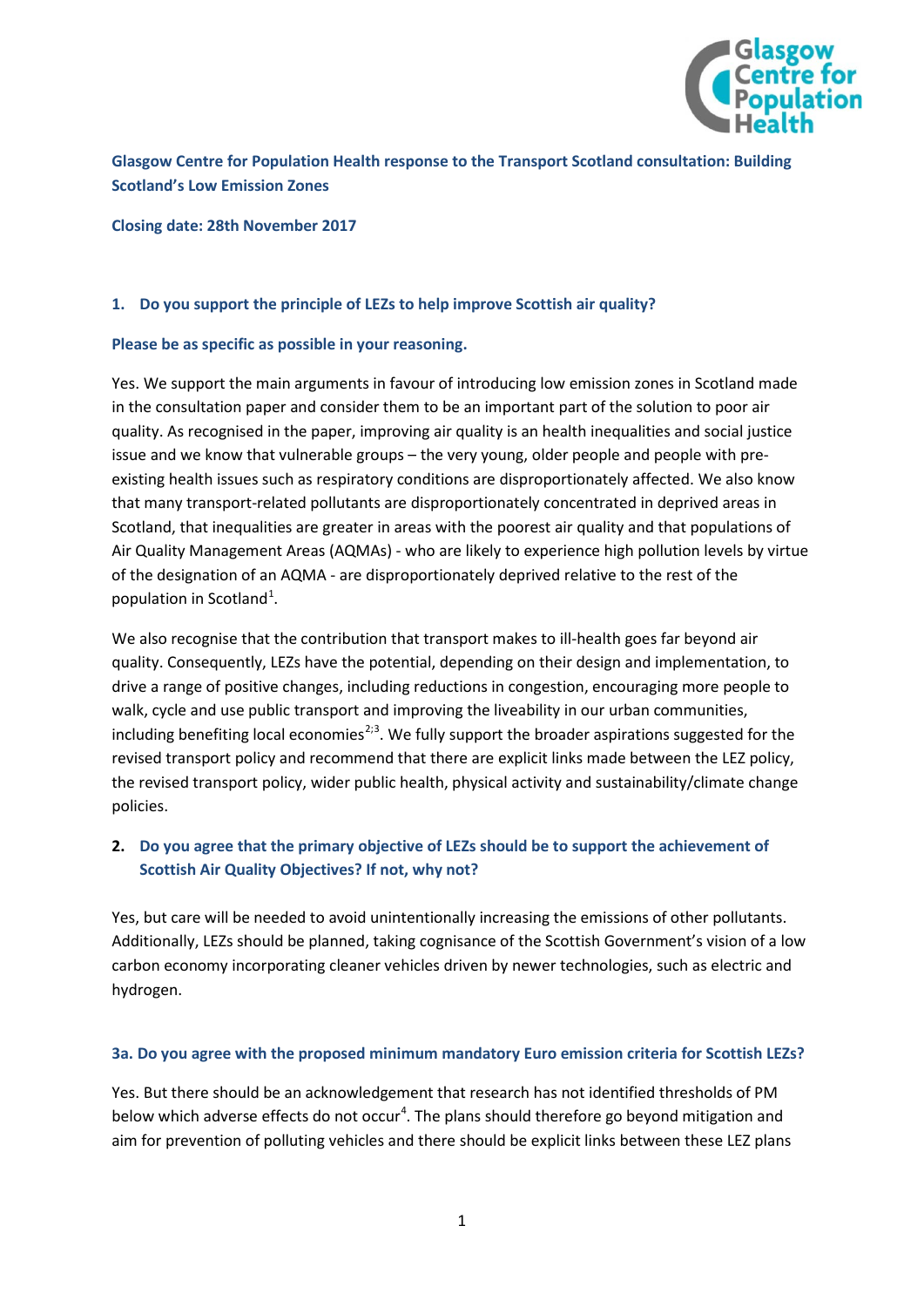and the Cleaner Air for Scotland strategy (CAFS) and wider transport, public health, climate change and sustainability policies.

It will be important to incorporate the more accurate real world driving emission (RDE) testing.

# **3b. Do you agree with the proposal to use the NMF modelling in tandem with the NLEF appraisal to identify the vehicle types for inclusion within a LEZ?**

Yes. We would also wish to see a move to 'real world' testing as soon as possible and that this is accompanied by helpful public communications, so that new car sales are informed by these plans.

# **3c. Should emission sources from construction machinery and/or large or small van refrigerated units be included in the LEZ scope, and if so should their inclusion be immediate or after a period of time?**

More information about the contribution these make to air pollution/emissions problems would be helpful in order to answer this question. We would suggest that these need to be regulated somewhere in the system if not as part of LEZ. Perhaps their regulation as part of LEZ can be phased in.

## **4. What are your views on adopting a national road access restriction scheme for LEZs across difference classes of vehicles?**

We support this in principle but we recognise that this is potentially discriminatory against those who cannot afford a newer, more compliant car. Therefore the introduction of LEZs need to be phased in, accompanied by clear information and supported by alternative transport provision, where necessary. Such alternatives might include better access to car clubs, bike hire schemes and enhanced public transport.

# **5. What are your views on the proposed LEZ hours of operation, in particular whether local authorities should be able to decide on LEZ hours of operation for their own LEZs?**

We recognise the challenges here, but suggest that 24 hour a day operation would avoid any confusion and would provide the maximum benefit to air quality. Perhaps more limited hours of operation could be adopted during a lead-in period.

### **6. What are your views on Automatic Number Plate Recognition enforcement of LEZs?**

We support this as an investment which can be used to support the implementation and enforcement of LEZs as they evolve in the future. It should aid transparent and effective enforcement operation and monitoring of an LEZ, and would also be a cost efficient approach.

## **7a. What exemptions should be applied to allow LEZ to operate robustly? Please be as specific as possible in your reasoning.**

We cannot comment specifically on this but would support an approach that minimises the number of exemptions and should not significantly impact on the main aims of the LEZ to lower air pollutant emissions to safe levels.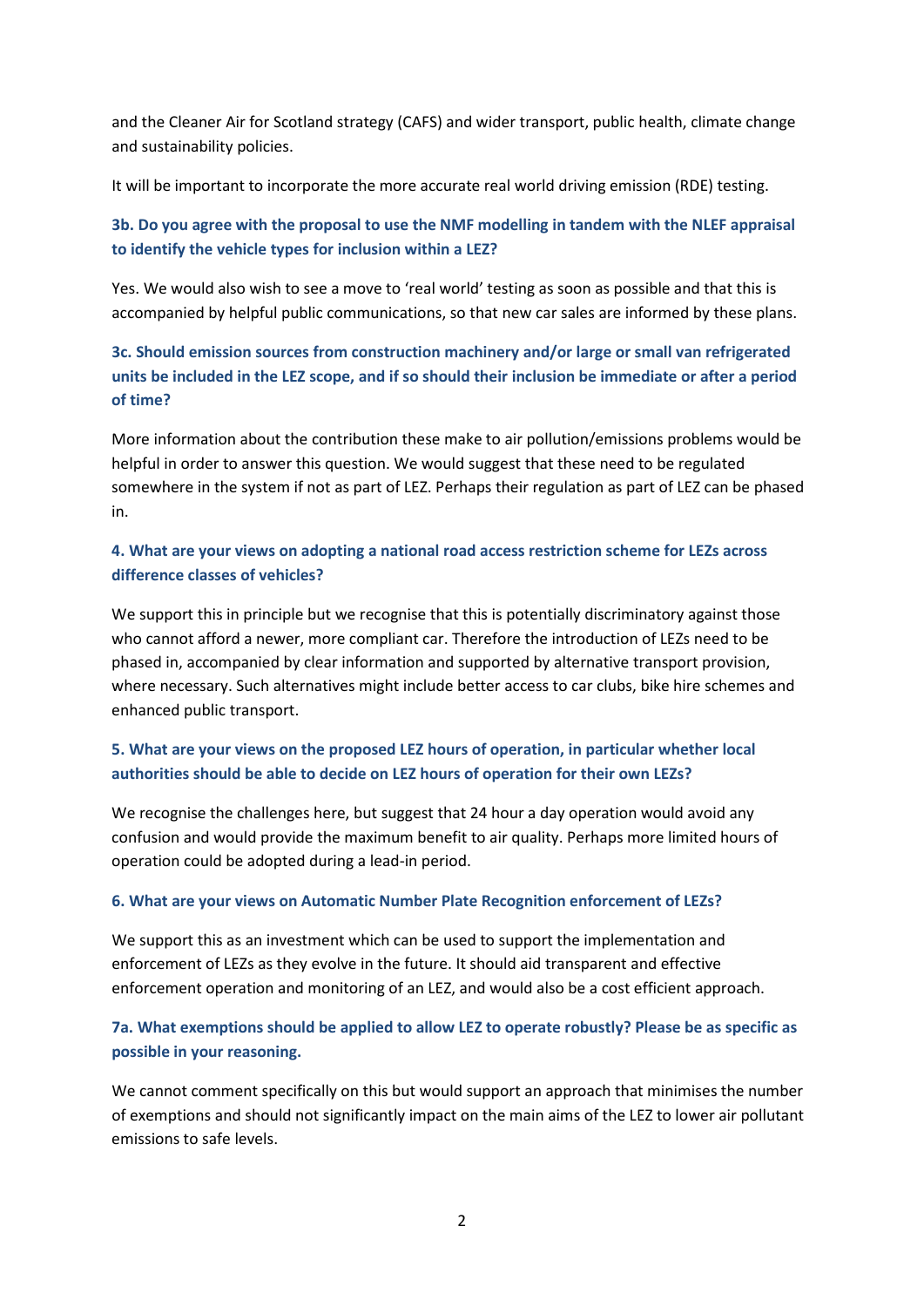### **7b. Should exemptions be consistent across all Scottish local authorities?**

Local circumstances should be taken into account but we believe the default position should be that the schemes operate in a consistent way and that the number of exemptions should be limited and should not significantly impact on the main aims of the LEZ to lower air pollutant emissions to safe levels.

### **8. What are your views on LEZ lead-in times and sunset periods for vehicle types shown in Table 2?**

We broadly agree that these seem fair. It will be vital that effective communication and engagement takes place during this period to allow people to prepare accordingly. Nevertheless, given the current impacts of poor air quality on morbidity and mortality in Scotland we would wish this to factored in to the decisions about lead-in times and sunset periods and that these should be minimised.

## **9. What are your views about retrofitting technology and an Engine Retrofitting Centre to upgrade commercial vehicles to cleaner engines, in order to meet the minimum mandatory Euro emission criteria for Scottish LEZs?**

No comment.

### **10. How can the Scottish Government best target any funding to support LEZ implementation?**

No comment.

### **11. What criteria should the Scottish Government use to measure and assess LEZ effectiveness?**

Part of the traffic monitoring should focus on levels of walking, cycling and public transport use and the impacts of a LEZ on these*.* This is important because an LEZ, as well as improving air quality, is likely to alter modes of travel used. In terms of health, it will be useful to know how levels of active travel (i.e. walking, cycling, scootering etc) are impacted by LEZs.

## **12. What information should the Scottish Government provide to vehicle owners before a LEZ is put in place, during a lead-in time and once LEZ enforcement starts?**

We support the use of the Scottish Air Quality website as the central repository for information related to LEZs and that it should be easy to assess a vehicle in relation to LEZ regulations. There is also a need to set these schemes into the wider context of reducing climate change emissions, addressing health threats, reducing congestion, increasing opportunities for active travel and creating more liveable environments.

## **13. What actions should local or central government consider in tandem with LEZs to address air pollution?**

As already stated in our response, there is a need to place LEZs in a wider context of reducing climate change emissions, addressing health threats, reducing congestion, increasing opportunities for active travel and creating more liveable environments. Approaches to place-making that involve communities in decisions about where they live and work, such as the Place Standard are important. Largescale transport projects, such as those envisaged within City Deals, should be assessed in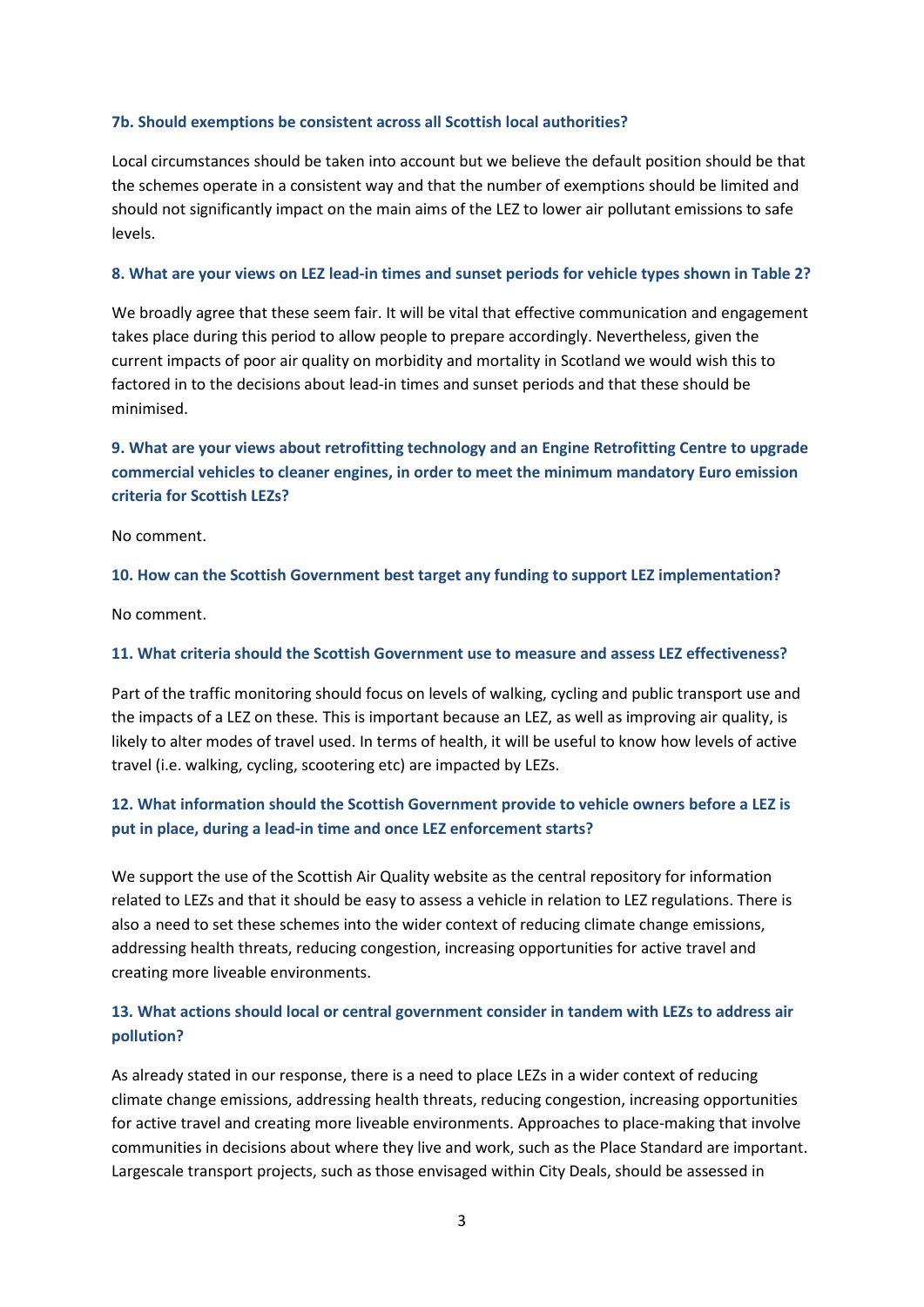relation to future LEZs and potential positive and negative impacts on air quality, health and health inequality.

## **14. How can LEZs help to tackle climate change, by reducing CO2 emissions in tandem with air pollution emissions?**

We support the proposal for the Scottish Government, local authorities, regional transport partners and additionally public health departments to evaluate the scope and impact of urban-wide low emission zones but we would like to see a slightly wider focus on climate change emissions, air pollution and health impacts. Linking these issues is important because of their close interrelationships. We know that the more affluent sections of the population contribute far more to road transport-related climate change emissions than the most deprived<sup>[5](#page-4-4)</sup> but that it is more deprived communities that suffer the most from the impacts of air pollutio[n](#page-0-0) and other transport related health inequalities e.g. people in more deprived communities are at a higher risk of being a pedestrian road accident casualty<sup>[6](#page-4-5)</sup>.

### **15. What measures (including LEZs) would make a difference in addressing both road congestion and air pollution emissions at the same time?**

The inter-connections between congestion and air pollution are clearly complex. However, the most obvious routes to reducing congestion and air pollution emissions concurrently are to reduce the volume of motor vehicle traffic on our roads, particularly the most polluting petrol and diesel vehicles, to encourage higher usage of cleaner public transport options and to increase walking and cycling for short journeys. To achieve these changes will require behavioural change at a population level and thus will require a clear vision of what it is that we are trying to achieve and the benefits for individuals, our communities and the planet. [A long-term vision for Active Travel in Scotland](https://www.transport.gov.scot/media/33649/long-term-vison-for-active-travel-in-scotland-2030.pdf)   $2030<sup>7</sup>$  $2030<sup>7</sup>$  $2030<sup>7</sup>$  $2030<sup>7</sup>$  is an example of this sort of vision. Local and national leadership from elected members, council planners and public health departments will be needed to communicate such a vision.

## **16. Do you have any other comments that you would like to add on the Scottish Government's proposals for LEZs**

## No.

# **17. What impacts do you think LEZs may have on particular groups of people, with particular reference to the 'protected characteristics' listed in paragraph 5.2? Please be as specific as possible in your reasoning.**

It is difficult to predict the impacts of LEZs on particular sectors of the population, although there are clearly potential benefits in general for socially deprived populations from LEZs, depending on their positioning and implementation. Monitoring of impact should include methods of assessing impacts on different groups in the population including across different protected characteristics and in relation to socioeconomic status. Assessment of impact should focus on overall impact and impacts in relation to health and social inequality.